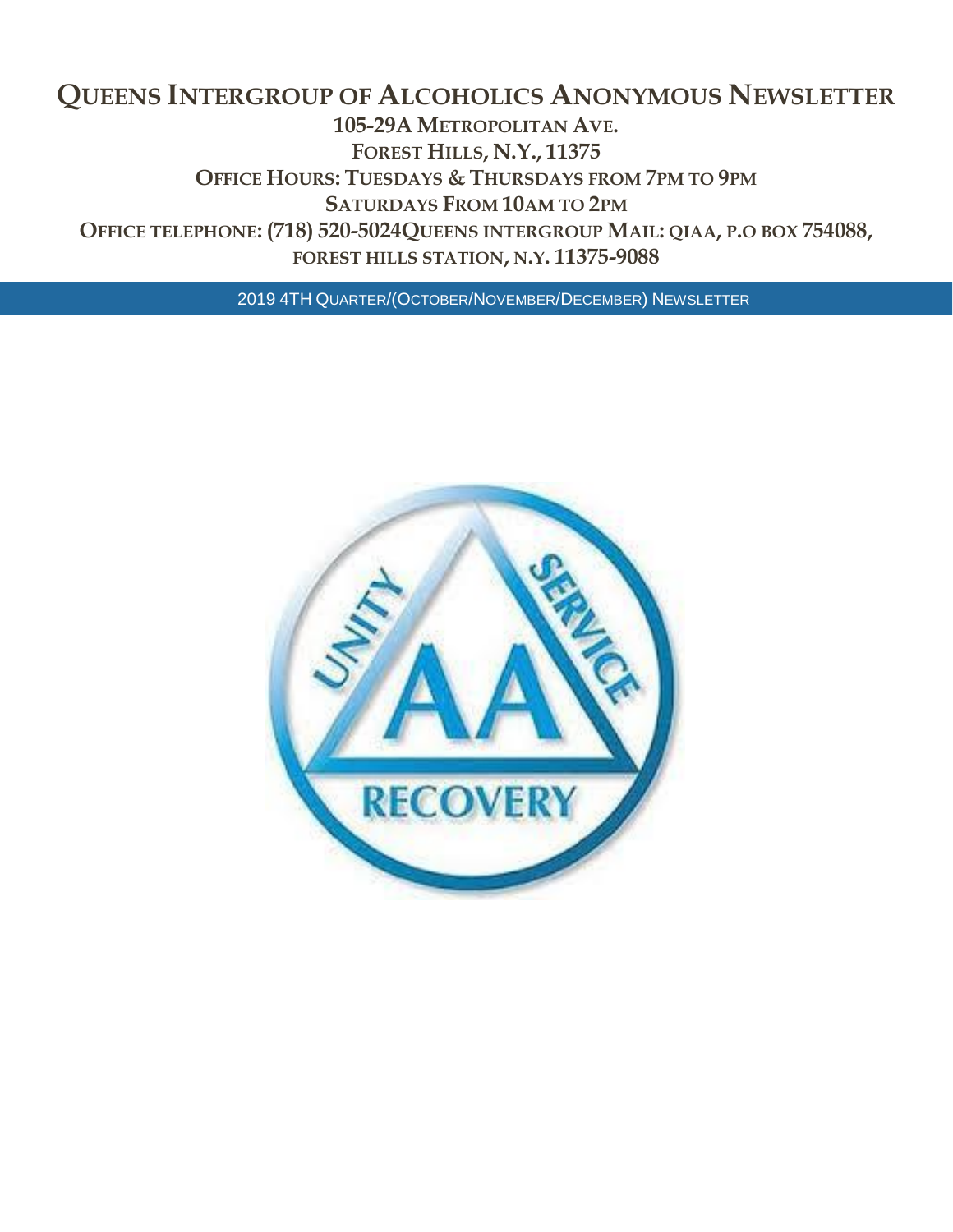Due to the small font size in the 3<sup>rd</sup> Quarter Newsletter, I was asked to reprint Manny A. – A Legacy of Love and Service.

### **MANNY A. – A LEGACY OF LOVE AND SERVICE**

It's with great sadness to report the passing of Manny A., Senior Advisor to the QIAA Steering Committee. Manny left us on June 24, 2019. John Francis B., Advisor to the QIAA Steering Committee and Manny A's Service Sponsee, submitted the following article.

I met Manny A. in 1993, when I was first counting days at meetings, calling AA Members daily, and making coffee. We did not know each other well then, but Manny was always kind, low key, and humble. When I, or anyone else, needed support or guidance, Manny was always there. Little did I know that shortly after that Manny and I would bond through both Intergroup and General Service, and that he would eventually become my Grand Sponsor, Mentor, and Service Sponsor.

When Frank R., the Queens intergroup founder, started the Share-A-Thon, it was basically 9 or 10 individuals covering various time slots. The Share-A-Thon's growth and popularity coincide with Manny's strong involvement with the Share-A-Thon. Over the years, Manny created forms and documents that made everything run smoothly. Some of these forms are: "A list with clearly designated time slots", "The Ground Rules", and "the 12<sup>th</sup> Step Contact List". All these forms made it easier for AA Groups to participate in the Share-A-Thon. Manny also spearheaded and perfected the Share-A-Thon Lottery process.

The gradual conversion of a smooth-running Share-A-Thon created a solid blueprint for QIAA Special Events Chairpersons that followed Manny over the years. Adina C. and Chris R., who later served as Special Events Chairpersons have remarked to me: "Manny created all those forms to make the Events Chairperson position easier."

Manny did service for Queens County and SENY in multiple capacities. It is funny, we would be driving home from the Queens Intergroup Steering Committee Meeting or the SENY Assembly, and we would discuss various things that went on. Manny's insights and ideas were always based on the 12 Traditions, the 12 Concepts and the by-laws that applied to the situation. It was never based on his opinion.

# **Upcoming Events: Holiday Share-A-Thon Lottery**

**December 14 at 12 Noon** Christ the King School 145-02 Farmers Blvd

\_\_\_\_\_\_\_\_\_\_\_\_\_\_\_\_\_\_\_\_\_\_\_

**March 7, 2020 Queens Speaker Exchange 7:30 AM Followed with The Delegates Meeting 8:30 AM Location:** All Saints Lutheran Church 164-02 Goethals Avenue Jamaica, NY 11432

#### ΉH 2020 Queens County 36th Annual Share A Day Saturday -- April 18, 2020 8am to 3pm **Archbishop Molloy High School** 83-53 Manton Street Briarwood, NY 11435 **Theme: A Clear Vision For You Planning Committee (QSAD) meets at 7pm** January 13, 2020, February 10, 2020, March 9, 2020, and April 13, 2020 (2" Monday of the month) until the 2020 Queens Share A Day event Queens Intergroup Office – 105-29A Metropolitan Avenue<br>Forest Hills, N.Y. 11375 (3 doors off Metropolitan Ave) Let's get busy - lots of service opportunities!! Please bring your ideas, experience and joy to general service and help plan Queens County's Premier Service Event - we need you! To Make A Contribution for 2020 QSAD - Mail Check to PO Box 67<br>NY 11367 - please write QSAD on check and envelop Questions - please contact Maura Z. - Qsad@qcgsa.org **Thank You**

Bert L., another QIAA Steering Committee member reminded me: "Manny always wanted to stress by-laws in all QIAA policies, and he strived to help us all understand and utilize the QIAA by-laws.

While Manny was a vital part of the AA "service structure", that did not prevent him from AA Spiritual Service. Manny's Sponsees, who I have known for years (Billy, Hector, Linda, Mike and others), all said they loved Manny "like a brother." They all realized they were fortunate to have a loving, humble mentor who really cared about them to guide them on a spiritual path.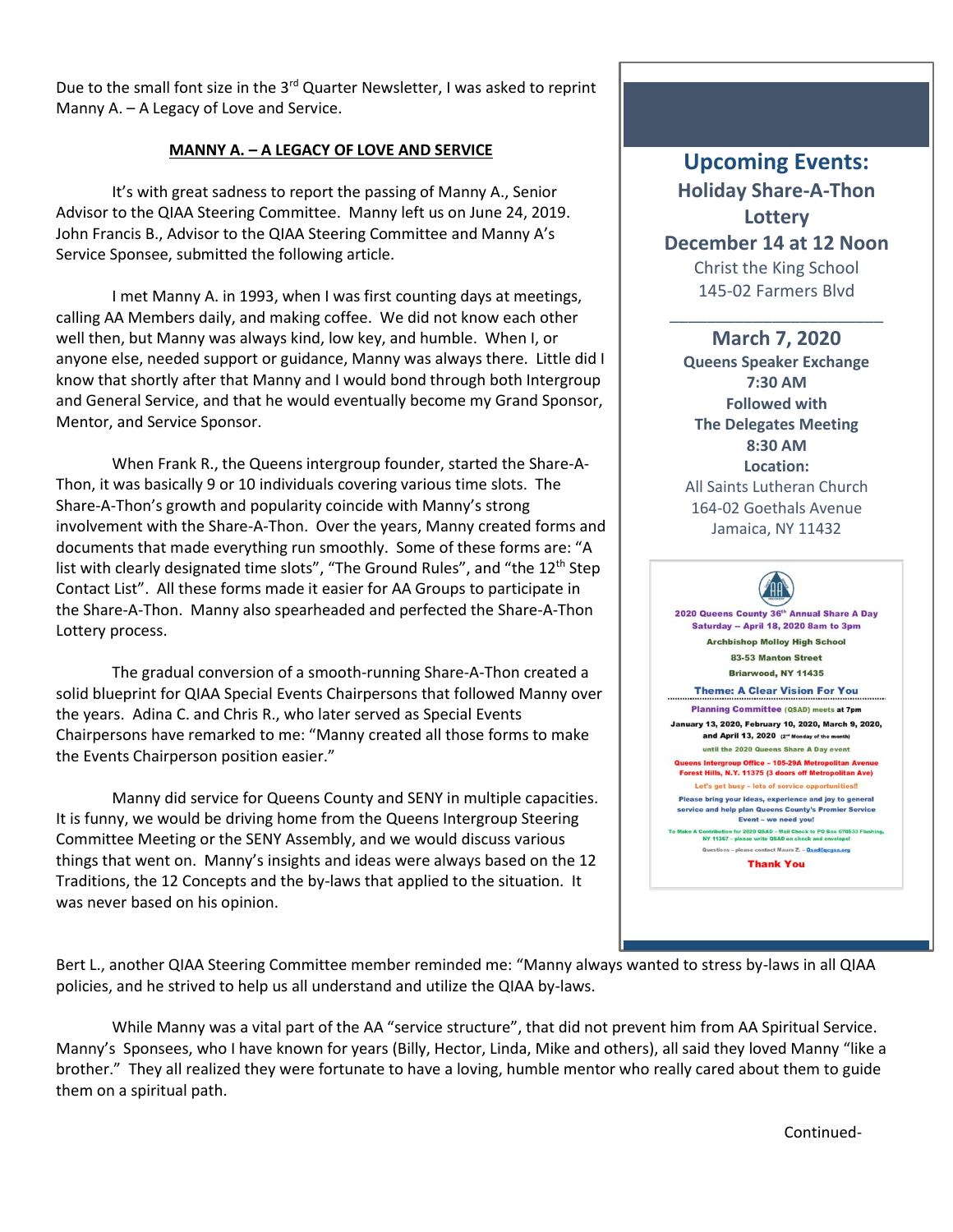At Manny's wake, those who spoke shared a loving gratitude that they knew Manny, and the fact that he enriched their lives immensely. His daughter Roxanne was touched, but not surprised by the AA outpouring of support. His daughter also reminded us that Manny was loving, never judged us, and only gave us an opinion if we requested it (in a kind way).

Manny lived a life we should all strive for: Serving God and Fellowship, and in doing so, enhancing the lives of others. This was true both in his involvement in spiritual and fellowship service. Our current QIAA Chair, Antonio G., reminded me that all he learned about QIAA service was from Manny, as well as others. I personally grew in service with Manny, and we were always there for each other.

At the Funeral Home, many people stated that all Manny did for the fellowship would be sorely missed and hard to replace. To some extent that is very valid and true. What we all should try to do, whenever possible, is to do all we can to volunteer at QIAA, Queens County and SENY. It is rewarding to cover an institution, take a phone shift or be an Intergroup Rep. or GSR. Service outside the group level will not only fill the void left by Manny, but it will also keep us well connected and involved in AA Service. It will also be a tribute to the example Manny set for all of us. Being his "running buddy in service" for 25 years, I know this would please him immensely.

John Francis/QIAA Advisor

## **The Little Christmas Tree**

Here is a touching story as relayed from my good friend, Bob R. aka Bob "The Mechanic" of the Daily Dozen Group:



One day, I was having some car troubles and visited my friend Bob. After diagnosing the problem with my vehicle, Bob said to me, "Hey Eddie, I want to show you something". That's when Bob invited me into his house and showed me a night table with a decorated small Christmas tree on it. That's when Bob relayed to me the story of The Little Christmas tree. When Bob was first getting sober, he was living in a room rented for him by his future wife. The only things contained in the room were a bed and a night table. His future wife bought him a small Christmas tree which he then proceeded to decorate. That tree gave him hope to stay sober through his first holiday season. To this day, Bob continues to decorate that very same Christmas tree. This tradition brings back fond memories of his early days of sobriety and fills his heart with gratitude that he was able to get sober and stay sober.

\*I would like to thank Bob R. for sharing the picture of the tree and his heart-warming story.